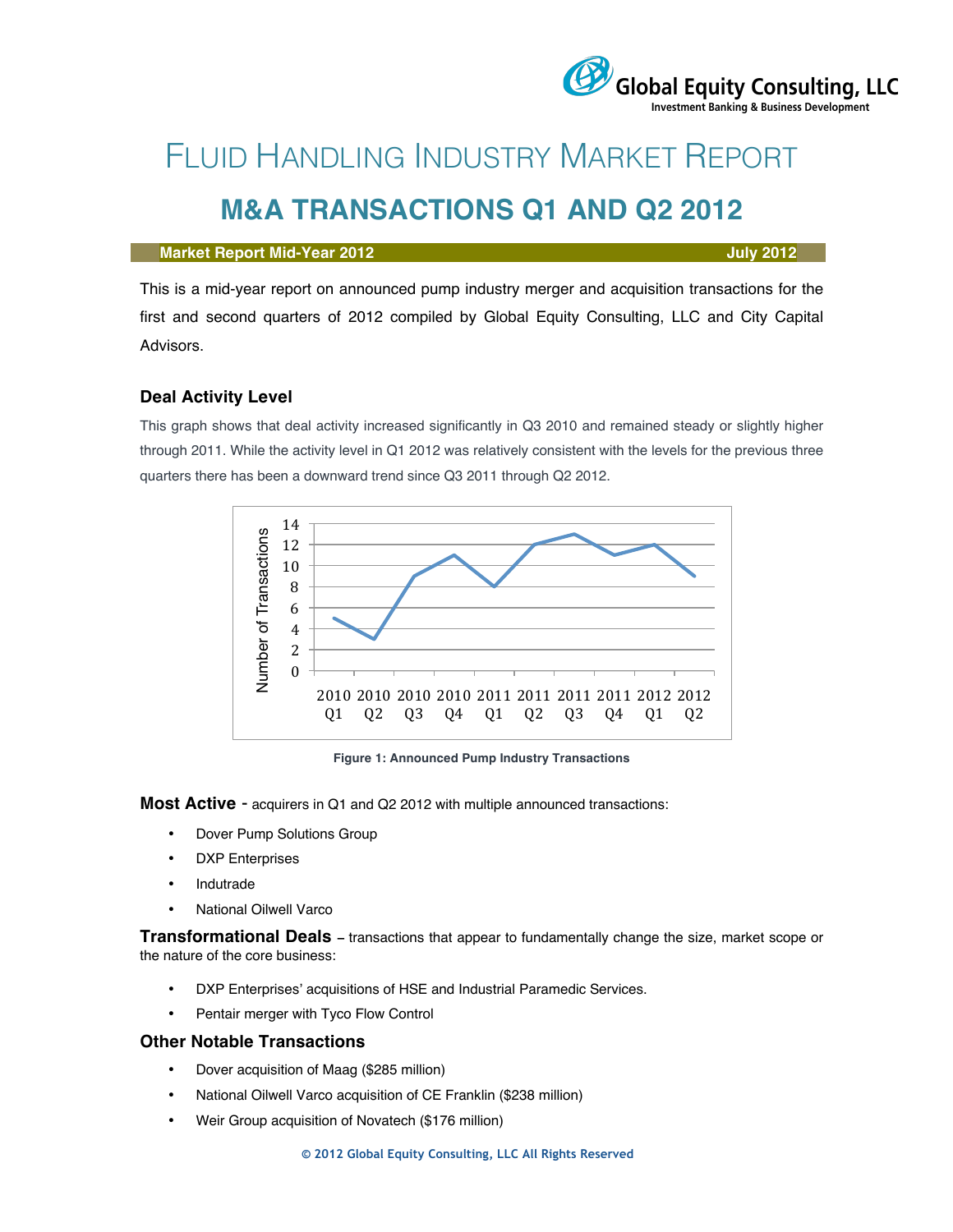## Announced Transactions Q1 and Q2 of 2012

| Company                                                  | <b>Deal</b>                                                                                                                      | <b>Date</b><br>(2012) | <b>Comments</b>                                                                                                                                                                                                                                                                                                                           | <b>Terms</b>                      | <b>Estimated</b><br><b>Value</b>      |
|----------------------------------------------------------|----------------------------------------------------------------------------------------------------------------------------------|-----------------------|-------------------------------------------------------------------------------------------------------------------------------------------------------------------------------------------------------------------------------------------------------------------------------------------------------------------------------------------|-----------------------------------|---------------------------------------|
| <b>Advanced Pumps</b><br>International                   | <b>Torishima Pump</b><br>and Fluid<br>Equipment<br>Development Co.<br>LLC (FEDCO) form                                           | June                  | Torishima Pump Mfg Co Ltd of Osaka Japan and Fluid<br>Equipment Development company of Monroe Michigan<br>have announced a 50/50 joint venture to focus on the<br>development, manufacture and service of pumping<br>equipment for the oil & gas industries.                                                                              |                                   |                                       |
|                                                          | Joint Venture                                                                                                                    |                       | The joint venture is expect to start operations in August<br>2012 and will be based in Detroit Michigan.                                                                                                                                                                                                                                  |                                   |                                       |
| <b>Best PumpWorks</b>                                    | <b>Acquires American</b><br>Pump<br>Technology, Inc.                                                                             | June                  | Based in Shreveport Louisiana, American Pump<br>Technology, Inc. provides repairs, complete rebuilds,<br>hydraulic rerates and metallurgical upgrades on any<br>make, model, or type of centrifugal pump.                                                                                                                                 |                                   |                                       |
|                                                          |                                                                                                                                  |                       | The acquisition enhances Best PumpWorks' capability to<br>provide these services to the industrial, power generation<br>and oil & gas markets.                                                                                                                                                                                            |                                   |                                       |
| Dover Corp., Pump<br><b>Solutions Group</b>              | Acquires<br><b>Quattroflow Fluid</b><br><b>Systems</b>                                                                           | January               | Based in Germany, Quattroflow produces Sealless<br>positive displacement pumps incorporating four-piston<br>diaphragm technology primarily the pharmaceutical and<br>biotech industries that require high containment, purity<br>and cleanability.                                                                                        |                                   |                                       |
| Dover Corp., Pump<br><b>Solutions Group</b>              | Acquiring the Maag<br><b>Group from Clyde</b><br><b>Blowers Capital</b><br>and CGS<br>Management                                 | February              | Based in Zurich Switzerland, Maag manufacturers gear<br>pumps, pelletizers and filtration systems for the plastics,<br>chemicals, extrusion and rubber industries.                                                                                                                                                                        |                                   | \$285 million                         |
|                                                          |                                                                                                                                  |                       | This acquisition is consistent with the Dover PSG strategy<br>of expanding its portfolio of positive displacement pump<br>and related technologies within their core markets - in<br>this case chemicals and petrochemicals. In 2011 Maag<br>had sales of approximately €130 million (\$174 million)<br>and employs more than 500 people. |                                   |                                       |
| <b>DXP Enterprises,</b><br>Inc.                          | Acquires three<br>distribution<br>companies: Pump<br>& Power Inc,<br>Aledco Inc. and<br><b>Force Engineered</b><br>Products Inc. | April                 | Pump and Power is located in Lenexa KS. They distribute<br>and service pumps as well as related products and<br>systems for the industrial, municipal and sanitary market.                                                                                                                                                                |                                   |                                       |
|                                                          |                                                                                                                                  |                       | Aledco is based in Allentown PA and is a distributor of<br>industrial, sanitary, and oilfield pumps as well as other<br>related process equipment in Central and Eastern PA,<br>Southern NJ, Delaware, Maryland, West Virginia and<br>Virginia.                                                                                           |                                   |                                       |
|                                                          |                                                                                                                                  |                       | Force, located in Homer NY, represents a select group of<br>industrial & sanitary pumps and equipment.                                                                                                                                                                                                                                    |                                   |                                       |
|                                                          |                                                                                                                                  |                       | The three companies had sales of approximately \$12<br>million for the Last twelve months (LTM) ending January<br>31, 2012 and EBITDA of \$2 million.                                                                                                                                                                                     |                                   |                                       |
| <b>DXP Enterprises,</b><br>Inc.                          | <b>Acquires HSE</b><br>Integrated Ltd.                                                                                           | May                   | HSE Integrated Ltd. Is Canada's largest industrial safety<br>services company with annual sales of approximately<br>Cdn \$98 million and EBITDA of Cdn \$13 million.                                                                                                                                                                      | Cash and<br>assume<br>debt        | Cdn \$84<br>million (\$85<br>million) |
|                                                          |                                                                                                                                  |                       | HSE provides DXP with a meaningful presence in<br>Canada and expansion of their Safety Services division<br>and Service Center operations.                                                                                                                                                                                                |                                   |                                       |
| <b>DXP Enterprises,</b><br>Inc.                          | Acquires Industrial<br>Paramedic<br><b>Services</b>                                                                              | May                   | Industrial Paramedic Services is a leading provider of<br>industrial medical and clinical services to industrial clients<br>operating in remote locations and large facilities in<br>Western Canada.                                                                                                                                      | Cash,<br>seller note<br>and stock |                                       |
|                                                          |                                                                                                                                  |                       | IPS sales for the last twelve (LTM) months ending April<br>30, 2012 were approximately \$21 million with an EBITDA<br>of \$4 million.                                                                                                                                                                                                     |                                   |                                       |
| © 2012 Global Equity Consulting, LLC All Rights Reserved |                                                                                                                                  |                       |                                                                                                                                                                                                                                                                                                                                           |                                   | $\overline{2}$                        |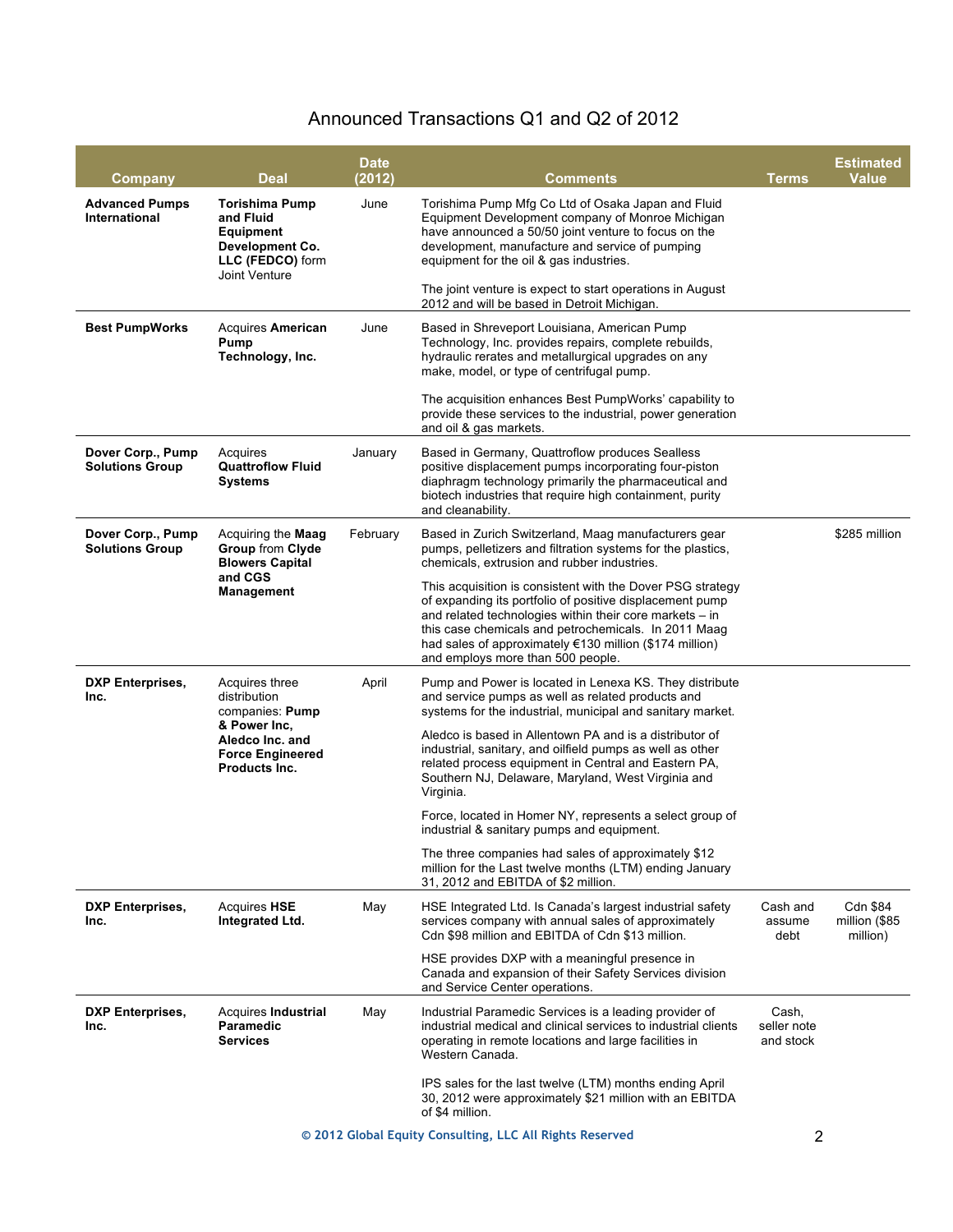## Announced Transactions Q1 and Q2 of 2012

| Company                                                 | Deal                                                                                                                        | Date<br>(2012) | Comments                                                                                                                                                                                                                                                                                                                           | <b>Terms</b> | <b>Estimated</b><br><b>Value</b>      |
|---------------------------------------------------------|-----------------------------------------------------------------------------------------------------------------------------|----------------|------------------------------------------------------------------------------------------------------------------------------------------------------------------------------------------------------------------------------------------------------------------------------------------------------------------------------------|--------------|---------------------------------------|
| <b>Franklin Electric</b><br>Co.                         | Acquires controlling<br>interest (70% up<br>from $35%$ ) in<br><b>Pioneer Pump</b><br>Holdings, Inc.                        | March          | Pioneer manufacturers large, engine-driven centrifugal<br>pumps for dewatering in oil and gas, municipal,<br>construction and mining applications. The Pioneer pump<br>group had consolidated sales of approximately \$70<br>million in 2011.                                                                                      |              |                                       |
|                                                         |                                                                                                                             |                | The acquisition is said to further Franklin's strategy of<br>expanding sales of differentiated packaged systems<br>products to generate higher revenue per installation.<br>Pioneer's presence in the oil and gas market will also<br>compliment Franklin's initiative to introduce submersible<br>pumping systems in this market. |              |                                       |
| <b>Grundfos</b>                                         | Acquires Enaqua                                                                                                             | June           | Based in San Diego, California, Enaqua provides water<br>purification solutions based on UV disinfection and<br>membrane separation technologies.                                                                                                                                                                                  |              |                                       |
|                                                         |                                                                                                                             |                | The purchase is a step toward Grundfos' objective to<br>derive one third of its future revenue from sources other<br>then pumps and to be a leader in water technology.                                                                                                                                                            |              |                                       |
| <b>Hertz Equipment</b><br><b>Rental Corp.</b><br>(HERC) | Acquires DW<br><b>Pumps</b>                                                                                                 | January        | Based in San Leandro, California, DW Pumps is a pump<br>rental company that provides large submersible, diesel<br>auto priming and high-pressure pumps to industrial,<br>municipal and construction customers on the US West<br>coast.                                                                                             |              |                                       |
|                                                         |                                                                                                                             |                | DW was founded in 2003 and is expected to add<br>approximately \$6 million in new revenue for HERC in<br>2012                                                                                                                                                                                                                      |              |                                       |
| <b>HMS Group</b>                                        | Acquiring an<br>additional 11% of<br>share capital to<br>gain controlling<br>interest in<br>Dimitrovgradkhim<br>mash (DGHM) | February       | Founded in 1931 DGHM manufactures equipment,<br>including pumps, for oil refineries, chemical,<br>petrochemical and gas processing plants. Sales revenue<br>in 2011 was approximately \$53 million.                                                                                                                                |              | \$6.9 million                         |
| <b>IDEX Corp.</b>                                       | Acquires <b>ERC</b> from<br><b>MH Capital</b><br>Partners II, L.P.                                                          | April          | Located in Kawaguchi Japan, ERC is a leader in the<br>manufacture of gas liquid separators and detection<br>solutions for the life sciences, analytical instrumentation<br>and clinical chemistry markets. ERC has annual revenues<br>of approximately ¥2.14 billion (\$26.9 million)                                              | Cash         | ¥1.65 billion<br>(\$20.8"<br>million) |
| <b>Indutrade AB</b>                                     | Acquires Rostfria<br>VA-System I<br><b>Storfors AB</b>                                                                      | January        | Swedish Rostfria manufactures corrosion resistant pump<br>stations and pipe systems. Their annual sales are<br>approximately SEK15 million (\$2.2 million)                                                                                                                                                                         |              |                                       |
| <b>Indutrade AB</b>                                     | Acquires Eco<br>Analytics                                                                                                   | March          | Based in Switzerland Eco Analytics expertise is in gas<br>detection. They offer a complete line of fixed point gas<br>detectors for the pharmaceutical, chemical, power and<br>food industries. Annual sales are approximately SEK 22<br>million (\$3.3 million)                                                                   |              |                                       |
| KSB                                                     | Acquires 80%<br>interest in<br><b>T Smedegaard</b><br>A/S                                                                   | February       | Based in Copenhagen, Smedegaard manufactures<br>circulating pumps for heating systems. Smedegaard<br>pumps will be part of KSB's building services pump<br>offering.                                                                                                                                                               |              |                                       |
|                                                         |                                                                                                                             |                | The acquisition is aimed at securing KSB's building<br>services project business in the area of HVAC.                                                                                                                                                                                                                              |              |                                       |